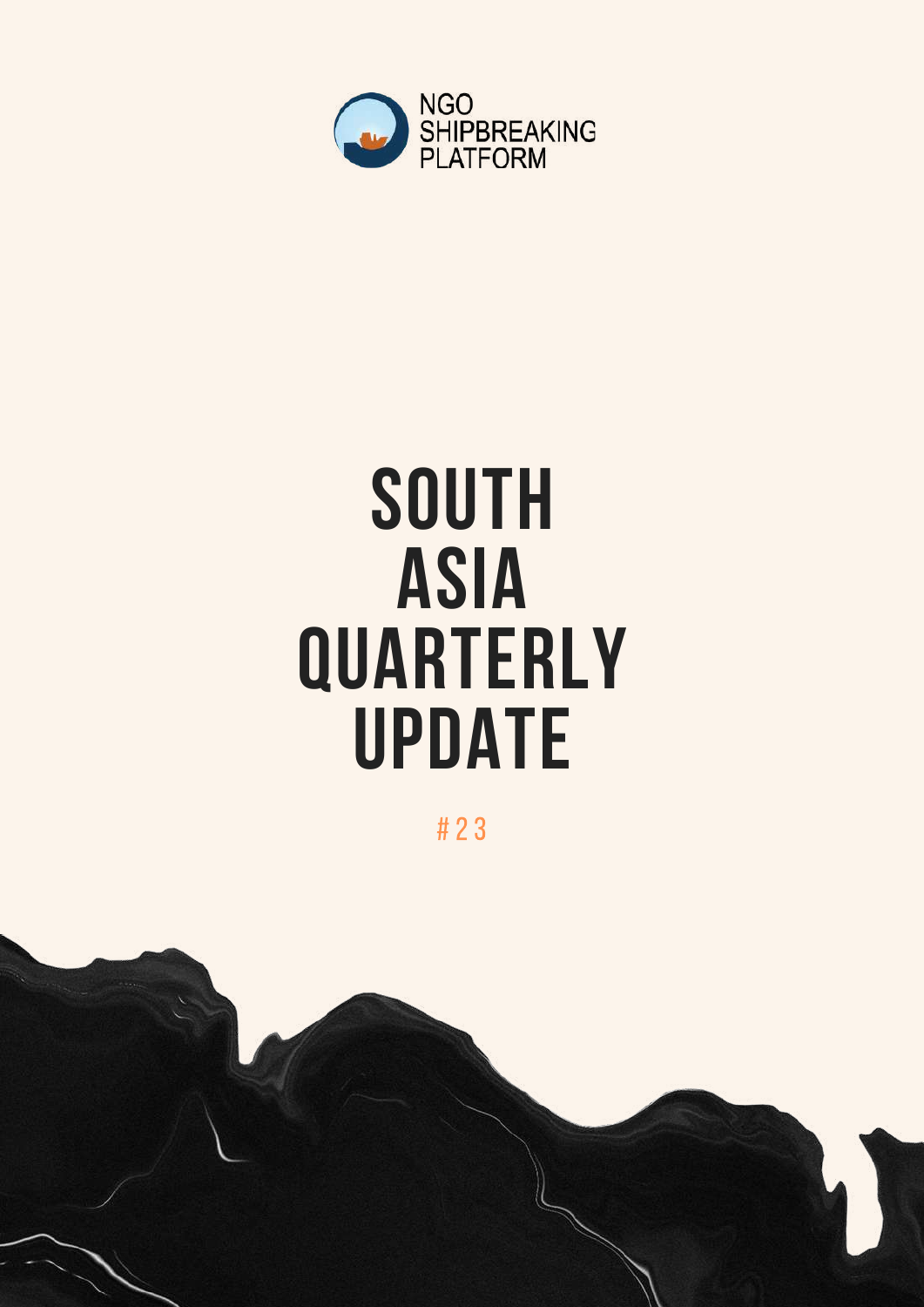### VISION & **MISSION**

Vessels are recycled in facilities that ensure clean, safe, and just practices that provide workers with decent jobs. Vessels will be toxic-free and no longer cause harm to workers, local communities, or the environment at end-of-life.

To act as a catalyst for change by effectively advocating for clean, safe, and just ship recycling globally. This necessitates denouncing dirty and dangerous practices, such as the dumping of end-of-life vessels on the beaches of developing countries. Our commitment to finding sustainable global solutions is based on the respect of human and workers' rights and the principles of environmental justice, producer responsibility, 'polluter pays', and clean production.

# **5**

*workers suffered an accident while scrapping ships on South Asian beaches*

35%

### OCTOBER 2020 SAQU #23

In this quarterly publication, we inform about the shipbreaking practices in South Asia, providing an overview of vessels broken on the beaches of Bangladesh, India and Pakistan; accidents; relevant press media as well as research. We aim to raise public awareness about the many negative impacts of shipbreaking in South Asia as well as developments aimed at the protection of workers' rights and the environment.

**65%**

*of ships ended up on South Asian beaches*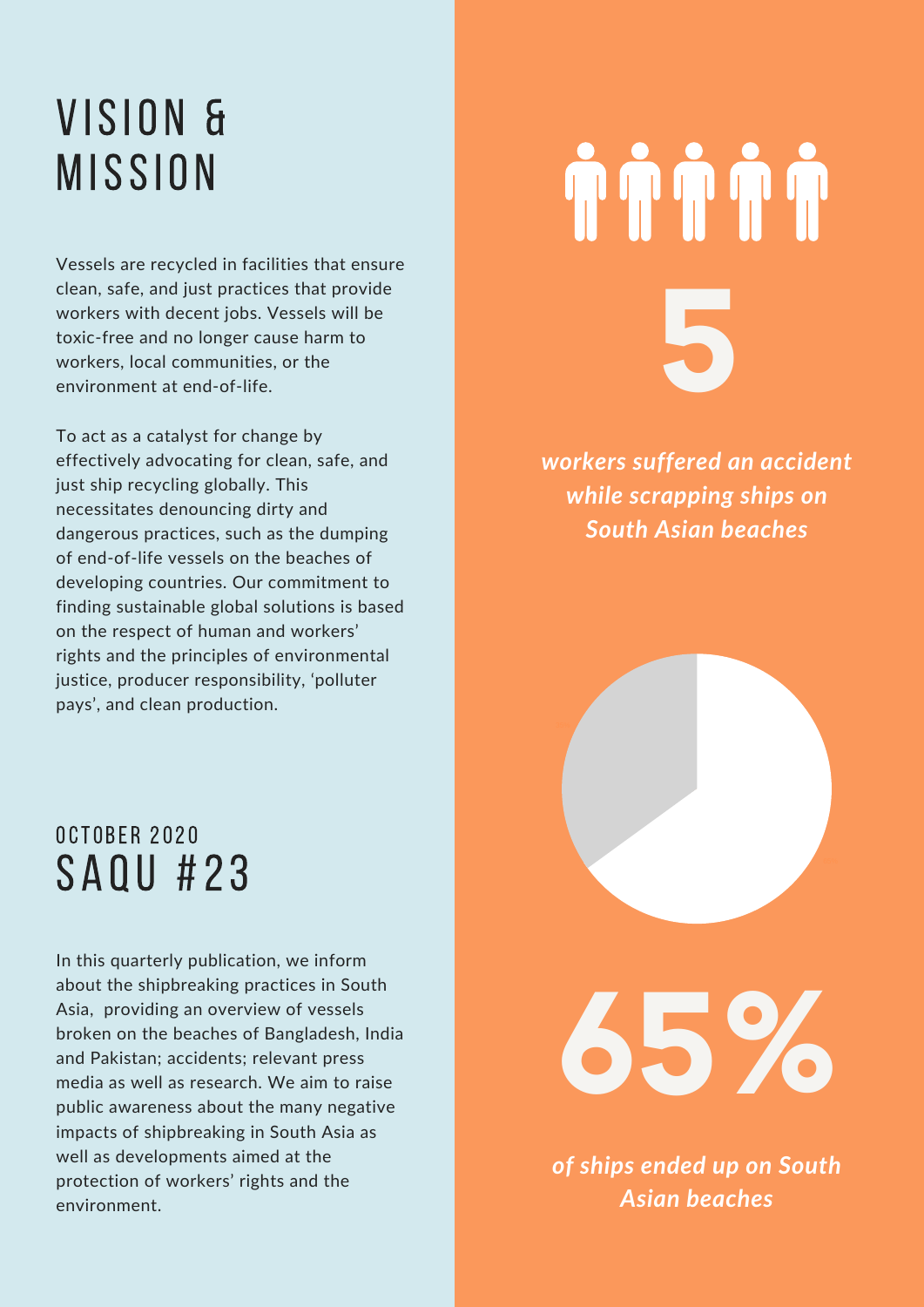### SHIPBREAKING RECORDS

There were a total of 170 ships broken in the third quarter of 2020. Of these, 110 ships were sold to the beaches of South Asia, where, despite several yards being closed due to the Covid-19 pandemic, shipbreaking activities continued to put workers' lives at risk.



**CERTIO BEFRIELK**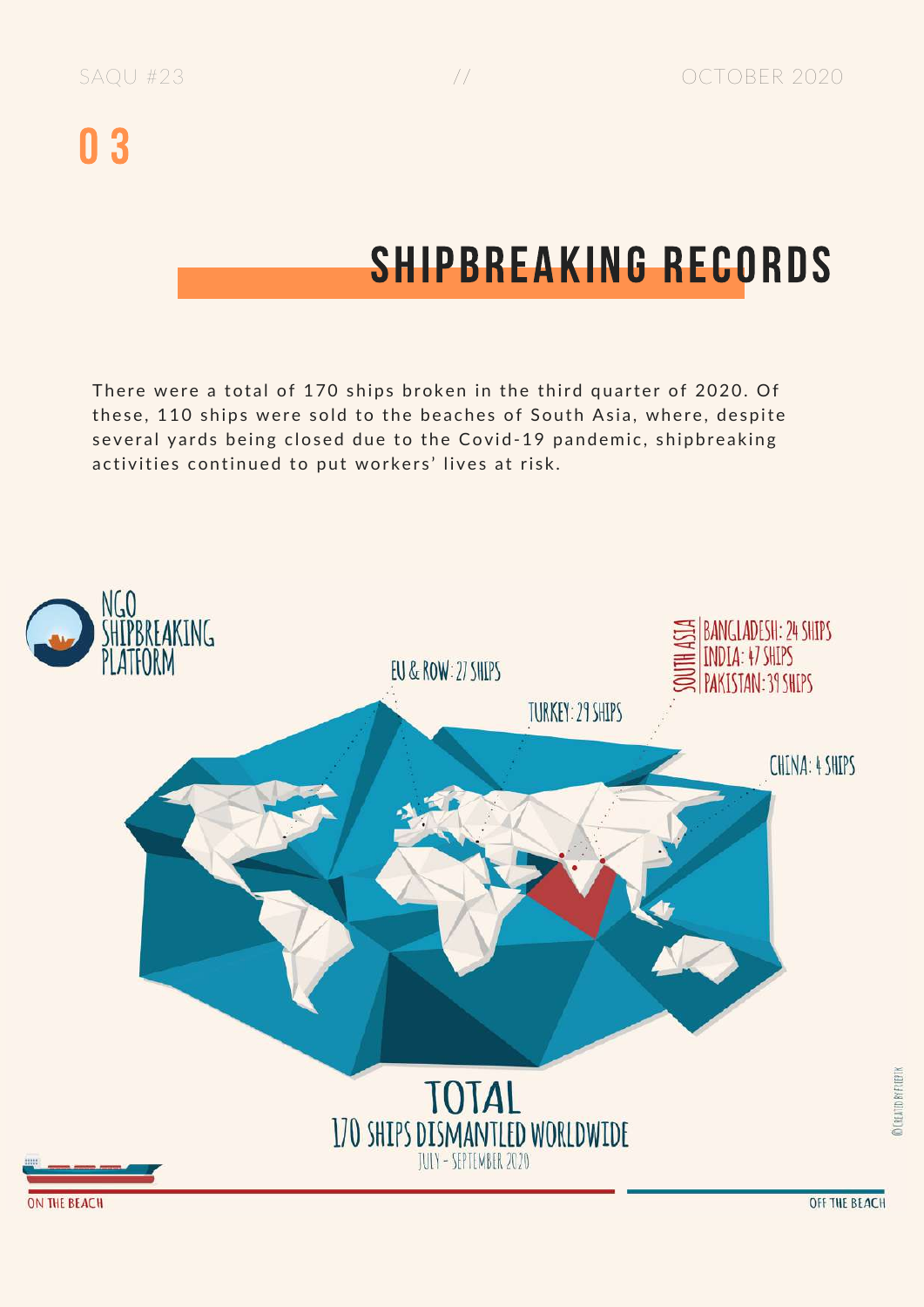### GLOBAL DUMPERS

In the third quarter of 2020, Greek ship owners sold the most ships to South Asian yards, closely followed by Japanese, Russian and South Korean owners. South Korean company Polaris Shipping sold another two vessels to Pakistan. The ship owner, which hit the [headl](https://splash247.com/stellar-banner-scuttling-caught-on-dramatic-video/)ines in June for the scuttling of the ore carrier STELLAR BANNER off the coast of Brazil, has sold a total of seven ships for dirty and dangerous breaking in Bangladesh and Pakistan this year.

Almost one third of the ships sold to South Asia this quarter changed flag to the registries of Comoros, Gabon, Palau and St. Kitts and Nevis just weeks before hitting the beach. These flags are not typically used during the operational life of ships and offer 'last voyage registration' discounts. They are particularly popular with the middlemen scrap-dealers that purchase vessels cash from ship owners, and are grey- and black-listed due to their poor implementation of international maritime law.

### THE HIGH NUMBER OF FLAG CHANGES AT END-OF-LIFE SERIOUSLY COMPROMISES THE EFFECTIVENESS OF LEGISLATION BASED ON FLAG STATE JURISDICTION ONLY. SUCH AS THE EU SHIP RECYCLING r egul a tio n .

The Platform recorded at least seven ships that de-registered from a European flag registry (e.g. Cyprus, Germany, Malta) prior the last voyage to South Asia in order to circumvent EU legislation. The export of one of these ships also breached the Basel Convention's Ban Amendment, which prohibits the export of hazardous waste, including end-of-life vessels, from the OECD, the EU and Liechtenstein to other countries - primarily developing countries or countries with economies in transition. The Ro-Ro cargo ship ZERAN, owned by Polish Ocean Lines, swapped its Maltese flag to that of Panama and illegally left Turkish waters at the end of July. It was beached in Bangladesh in September.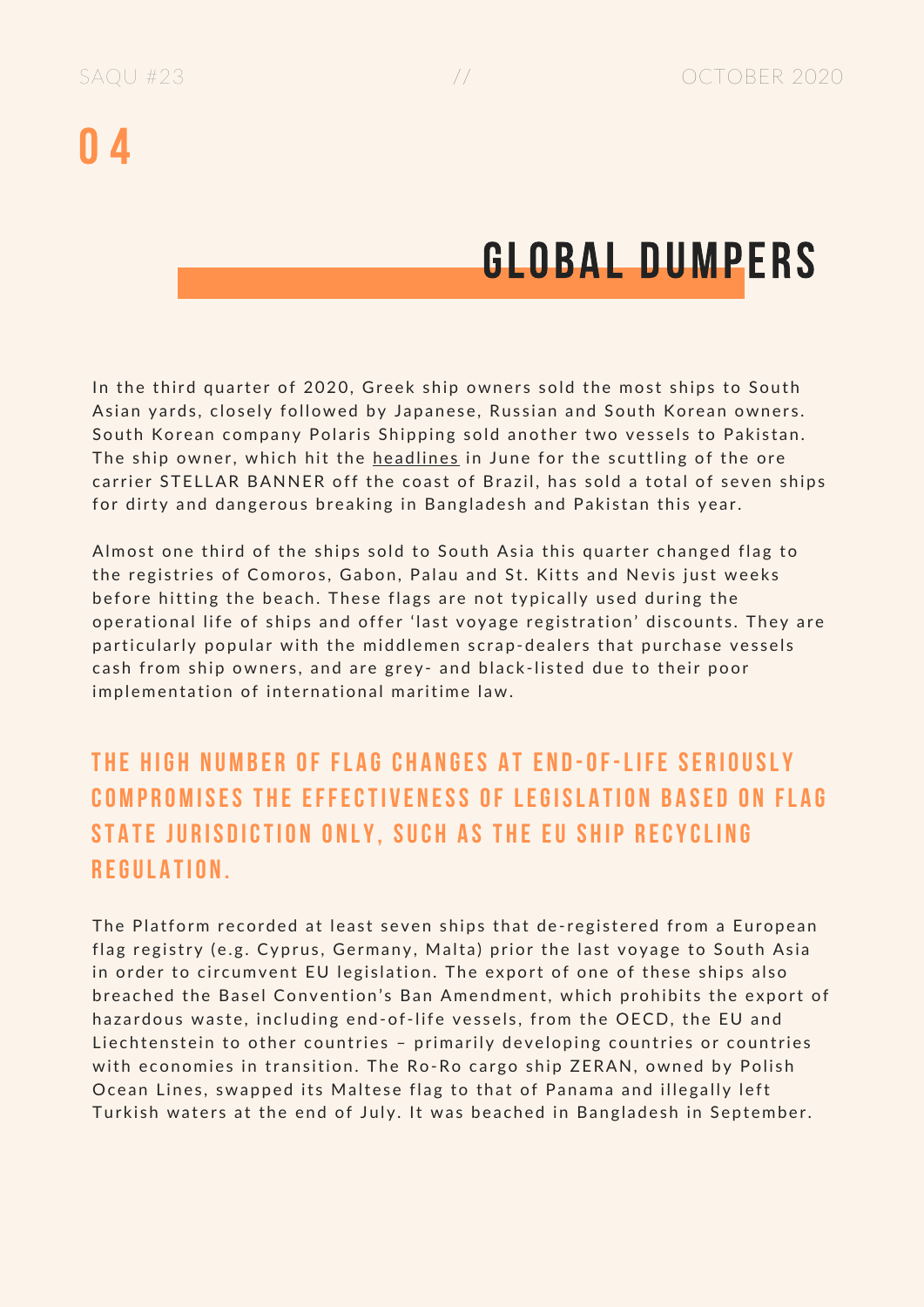### በ 5

### CASES & INVESTIGATIONS

In April, we urged Bangladesh, India and Pakistan to halt the import of a highly toxic offshore unit that had illegally departed from Indonesia. The Floating Storage and Offloading (FSO) tanker J. NAT (now renamed RADIANT) left Indonesian waters despite local activists having warned Indonesian authorities about the toxicity of the vessel. Following our actions and local media [report](https://www.thedailystar.net/editorial/news/stop-the-toxic-ship-docking-our-shores-1898317)s, the government of Bangladesh [direc](https://www.thedailystar.net/backpage/news/govt-restricts-the-entry-toxic-ship-1898908)ted all departments concerned not to allow the ship to enter Bangladeshi territory. Similarly, Indian authorities have recently warned Alang shipbreaking yards not to accept the toxic tanker for scrapping. Maritime sources now indicate that the vessel is sailing towards Gadani, Pakistan.

Investigations have been launched by authorities in Iceland following the illegal export of two container vessels owned by Icelandic company Eimskip to India. Icelandic program Kveikur released a [document](https://shipbreakingplatform.org/breach-eu-wsr-godafoss-laxfoss/)ary on the murky sale of the two ships. Eimskip's counterpart to the sale was none other than GMS, one of the most well-known cash buyers of end-of-life ships.

THE EXPORT OF THE TWO EIMSKIP VESSELS TO SOUTH ASIA WAS IN **CLEAR BREACH OF EUROPEAN WASTE LAWS, WHICH PROHIBIT THE** TRADE OF HAZARDOUS WASTE. INCLUDING END-OF-LIFE SHIPS. FROM OFCD COUNTRIFS TO NON-OFCD COUNTRIFS

THE J. NAT AND AN EIMSKIP'S VESSEL

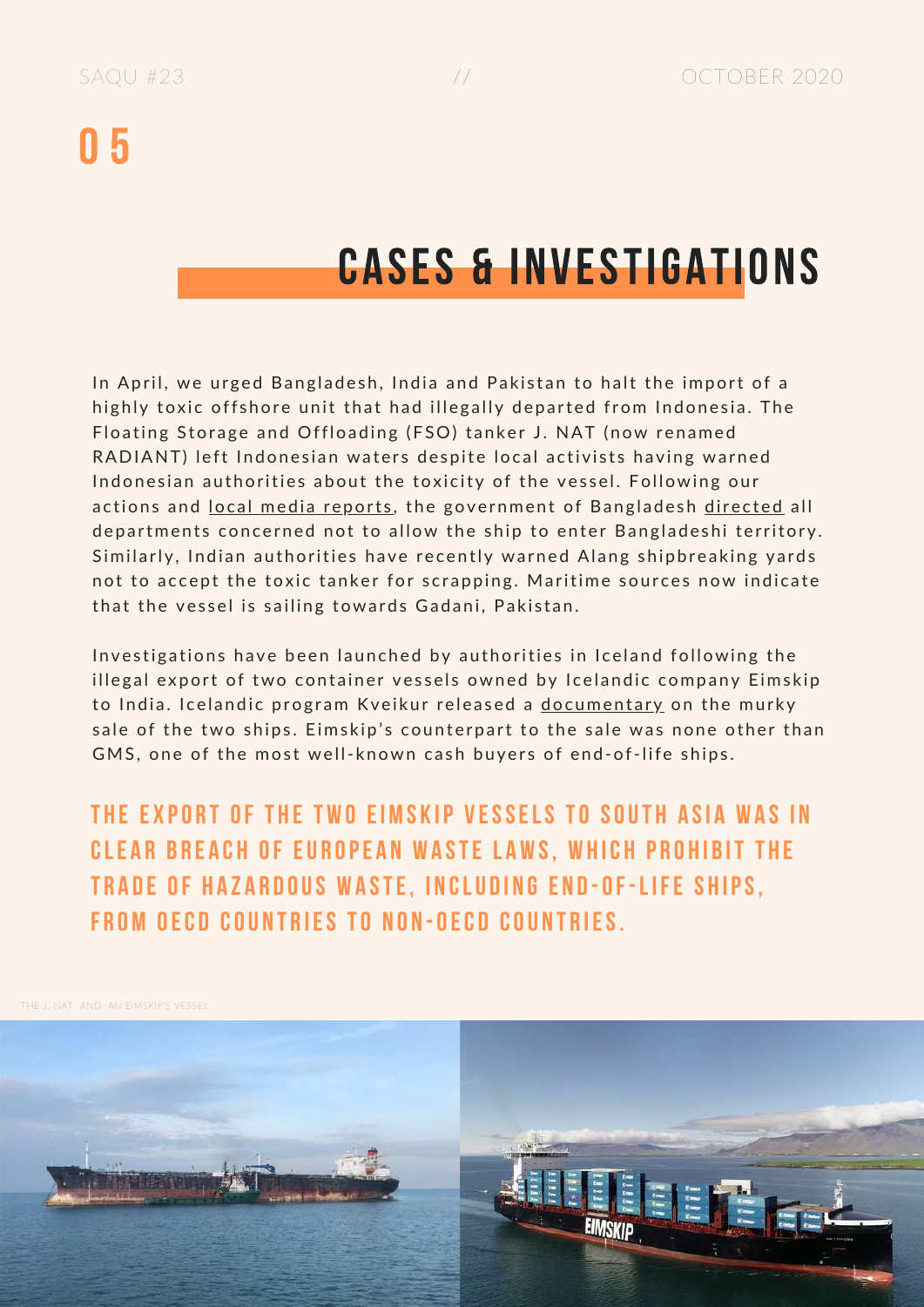

Between July and September, at least four workers were severely injured and one worker lost his life in Bangladesh.

On July 1, Rohul (47 years old) suffered an accident at KSB Steels shipbreaking yard. He fell and broke five ribs while dismantling the ship STELLAR IRIS (IMO 9083093), owned by South Korean company Polaris Shipping. On the same day, Mozaffor (42 years old) fell down while dismantling another Polaris' vessel, the STELLAR JOURNEY (IMO 9050230), at RA Shipbreaking yard. Mozaffor was transferred to Dhaka Hospital as the medical assistance was inadequate in Chattogram.

On July 20, Rashidul Islam (45 years old) died while dismantling an unidentified vessel at N.R. Shipbreaking yard. Rashidul was fatally hit by a falling object.

On July 21, Faruk (24 years old) got injured at Arefin Shipbreaking yard. He was breaking the Japanese-owned vessel INNOVATOR (IMO 8508905) when an iron plate hit his head.

On August 27, Mokbul (40 years old) suffered an accident at T.R. Shipbreakers yard, owned by Didarul Alam, a member of the Bangladeshi Parliament. He was hit by an iron plate in his back. Mokbul did not receive any treatment or compensation from the yard owner in order to satisfy his livelihood needs.

FARUK AND MOZAFFOR AT THE HOSPITAL - © NGO SHIPBREAKING PLATFORM

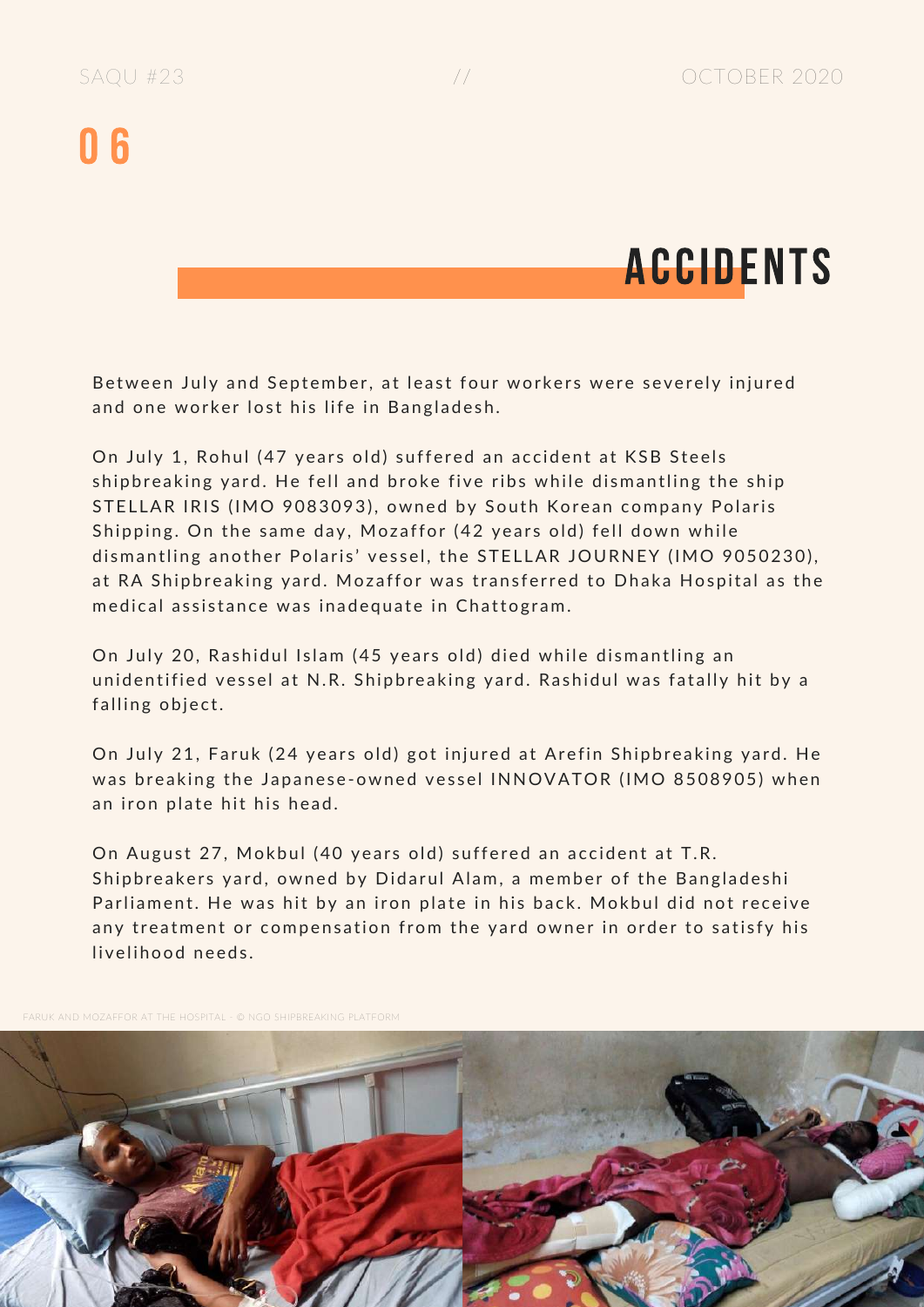### UPDATE COVID-19

Despite the critical situation in Bangladesh and India due to the Covid-19 pandemic, the shipbreaking industry has started to operate again. Shipbreaking workers are now not only exposed to the numerous hazardous materials at the yards, but are also particularly vulnerable and at risk if infected by the virus.

In Bangladesh, according to local sources, around 48 yards out of the existing 115 yards are currently operating. A significant percentage of the migrant workforce remain, however, in their home villages.

In India, approximately 75 out of 150 registered plots were operational in August, claims the Business St[anda](https://www.business-standard.com/article/economy-policy/covid-hit-alang-ship-recycling-hub-eyes-old-vehicle-scrappage-opportunity-120082701444_1.html)rd. According to the same media source, around 7.000-8.000 workers were active from a total of 20.000 workers. In the first half of September, the high number of Covid-19 infections forced [Indi](https://splash247.com/indian-shipbreaking-yards-set-to-suspend-operations-due-to-oxygen-shortage/)a to divert oxygen supplies from the shipbreaking yards in Alang to hospitals. Consequently, the shortage of oxygen available at the yards is slowing down the cutting operations. Under normal circumstances, the industry is estimated to consume around [60%](https://timesofindia.indiatimes.com/city/ahmedabad/covid-chokes-industries-oxygen-supply/articleshow/78026877.cms) of the total oxygen produced in the region.

CHATTOGRAM, BANGLADESH - 2020 - © NGO SHIPBREAKING PLATFORM

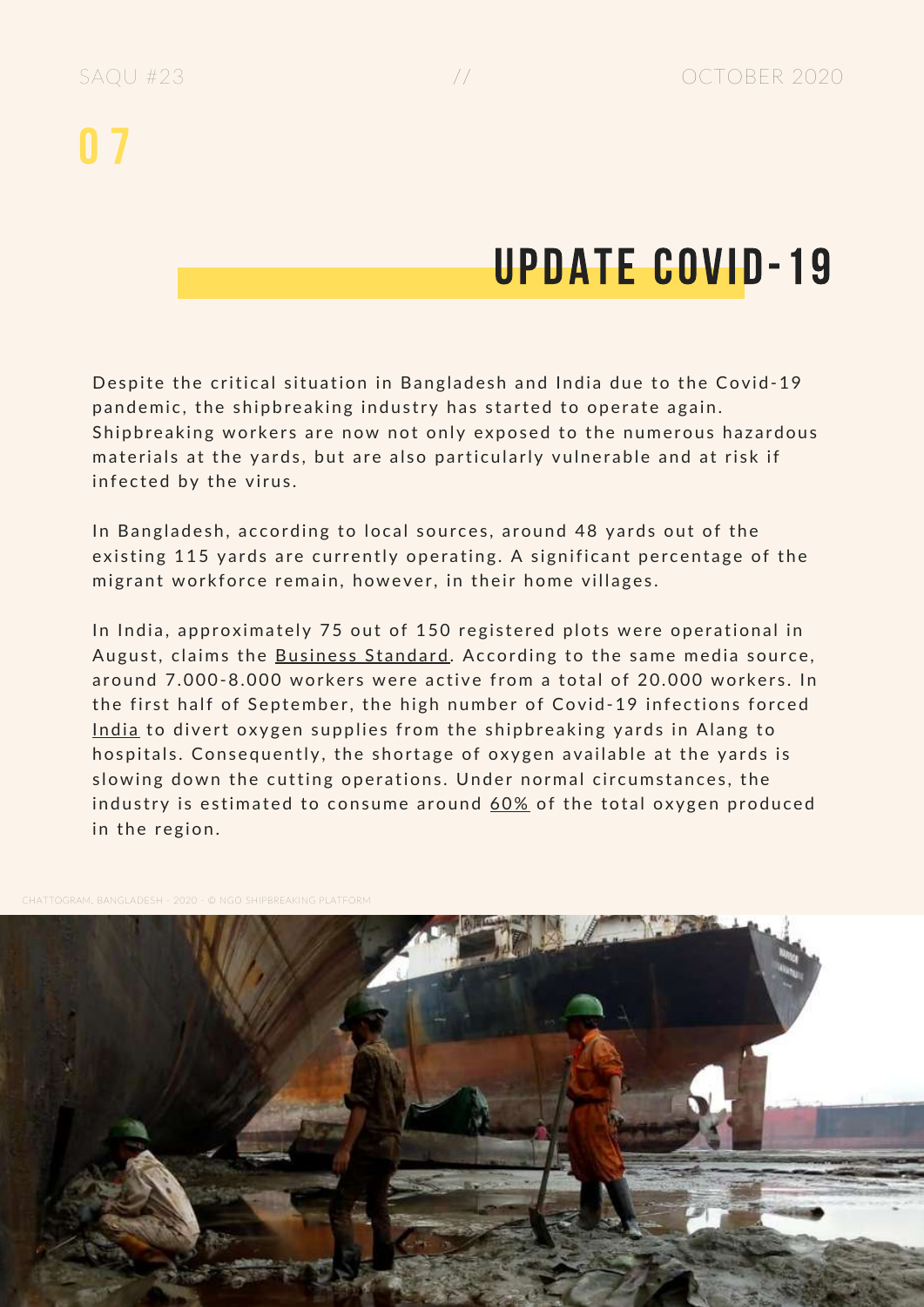### DEVELOPMENTS IN INDIA

#### GUJARAT DECIDES TO OPEN A SECOND SHIPBREAKING YARD

According to the [Times](https://timesofindia.indiatimes.com/city/ahmedabad/gujarat-government-to-restart-ship-breaking-yard-at-sachana/articleshow/77692445.cms) of India, the Gujarat government has approved the re-opening of a shipbreaking yard in Sachana, in the Jamnagar District, after it had been closed due to lack of environmental clearances. The yard was c[losed](https://indianexpress.com/article/india/jamnagar-govt-to-restart-gujarat-maritime-boards-ship-breaking-yard-at-sachana-village-6564794/) in 2012 due to concerns linked to the protection of the local marine national park. The re-opening of a second shipbreaking area modelled on the Alang yards has raised concerns amongst environmental and human rights organisations.

#### INDIA INTENDS TO WEAKEN ENVIRONMENTAL PROTECTION LAWS

The Gujarat's government decision to re-open a second shipbreaking location near a marine national park falls within a worrying political context. The Indian [government](https://economictimes.indiatimes.com/news/economy/policy/centres-push-to-ease-environmental-regulations-for-speedy-clearances-sparks-a-row/articleshow/78009746.cms?utm_source=contentofinterest&utm_medium=text&utm_campaign=cppst) recently proposed to reduce public participation and the need for industrial projects to undergo an environmental impact assessment. Ritwick Dutta, Platform's board member and environmental lawyer at Legal Initiative for Forest and Environment (LIFE), believes that "it would be hard for the government to explain how it plans to protect the environment by allowing industrial projects to be set up without an impact assessment, legalizing past violations or squeezing the time for public consultation".

ONE IMAGE OF ALANG BEACH - 2019 - © NGO SHIPBREAKING PLATEORM

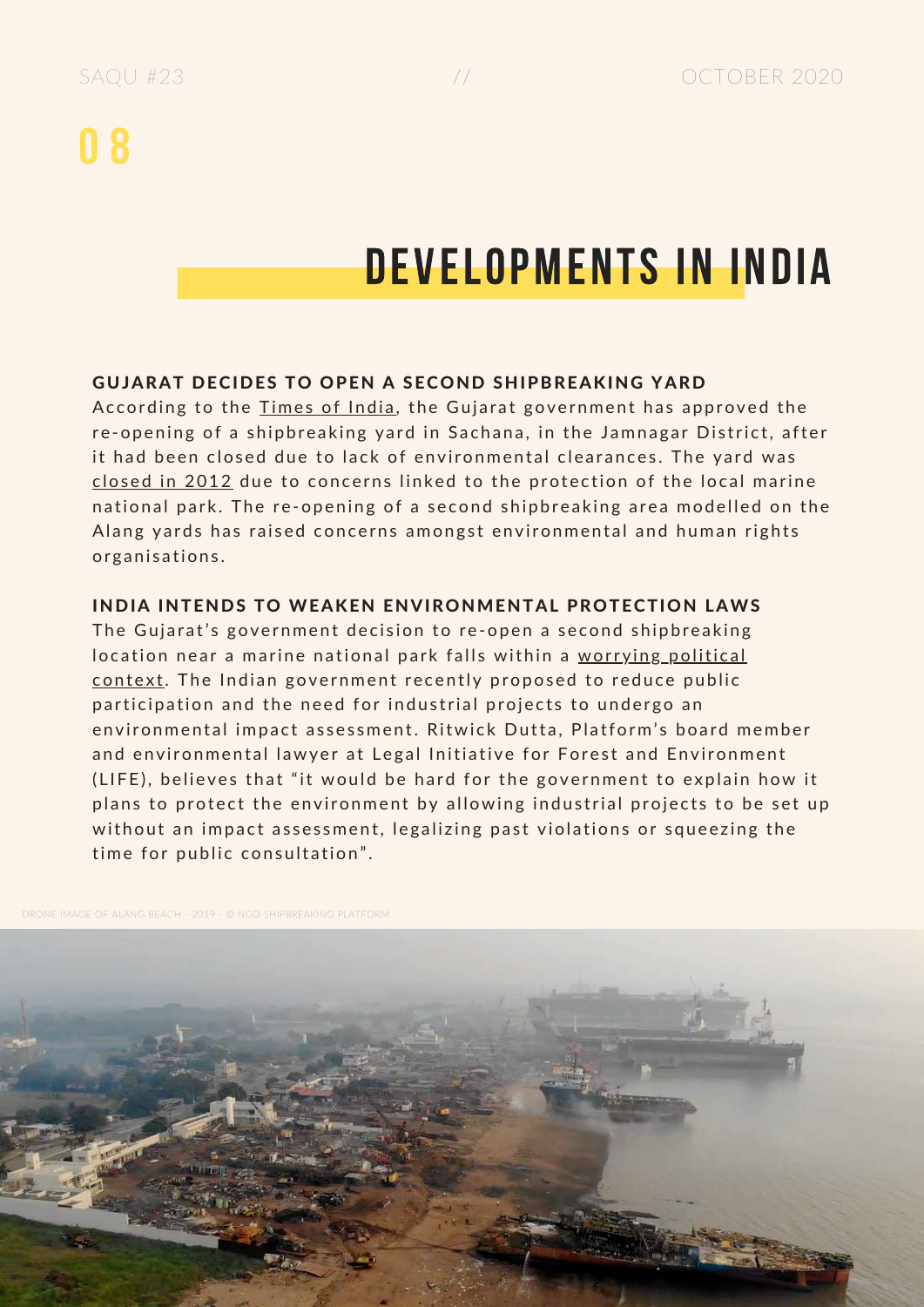#### ALANG EXPANSION PROJECT

In 2008, following legal actions taken by [NGOs](http://www.lead-journal.org/content/08135.pdf), the Indian Supreme Court directed the shipbreaking industry in Alang to align itself with national and international labour and environmental laws. The government reacted by adopting new legislation (e.g. Ship Recycling Code). However, the conditions at the yards remain appalling. Over the years, a study by the Indian National Human Rights Commission and [numerous](https://nhrc.nic.in/sites/default/files/study_alang_sosiya_ship_breaking_yard_drgeetanjoy_TISS_05062018.pdf) media reports have exposed breaches of labour rights, disregard for labour laws and safety standards as well as environmental degredation.

Following the announcement of plans to expand the shipbreaking area in Alang, environmental groups raised concerns about the serious environmental impacts of the scrapping activities, which are now under scrutiny in the National Green Tribunal ([NGT](http://www.indiaenvironmentportal.org.in/files/file/ship-breaking-environment-impact-NGT-order.pdf)). In 2019, the NGT directed the Ministry of Environment, Forest and Climate Change to undertake an environmental audit of the shipbreaking activities in Alang with a specific focus on the impacts of the beaching method. The results of the study are yet to be published.

According to [Steel](https://www.steelorbis.com/steel-news/latest-news/indias-steel-ministry-explores-expanding-alang-ship_breaking-yard-to-vehicle-scrapping-hub-1162807.htm) Orbis, India's Steel Ministry is also exploring possibilities of developing Alang "into the biggest scrap facility for voluntary scrapping of vehicles". Prime Minister Narendra Modi has already asked transport, steel, shipping and heavy industries ministries to explore how the shipbreaking area in Alang can be expanded and converted into an integrated scrapping facility for the roll-out voluntary vehicle scrapping.

#### AMNESTY SUFFERS REPRISAL FROM INDIAN GOVERNMENT

Human rights organisation Amnesty International was forced to shut down operations in India after the Indian [government](https://amnesty.org.in/news-update/amnesty-international-india-halts-its-work-on-upholding-human-rights-in-india-due-to-reprisal-from-government-of-india-2/) froze its bank accounts. This occurred after the organisation published two reports criticising the government's human rights records. The two reports are very critical towards national authorities, exposing human rights violations in communal riots in Delhi, and criticising restrictions on civil liberties in Jammu and Kashmir a year after the government withdrew the region's political autonomy. Avinash Kumar, the executive director of Amnesty International India, said to The [Gua](https://www.theguardian.com/world/2020/sep/29/amnesty-to-halt-work-in-india-due-to-government-witch-hunt)rdian: "Treating human rights organisations like criminal enterprises and dissenting individuals as criminals without any credible evidence is a deliberate attempt by the enforcement directorate and government of India to stoke a climate of fear and dismantle the critical voices in India".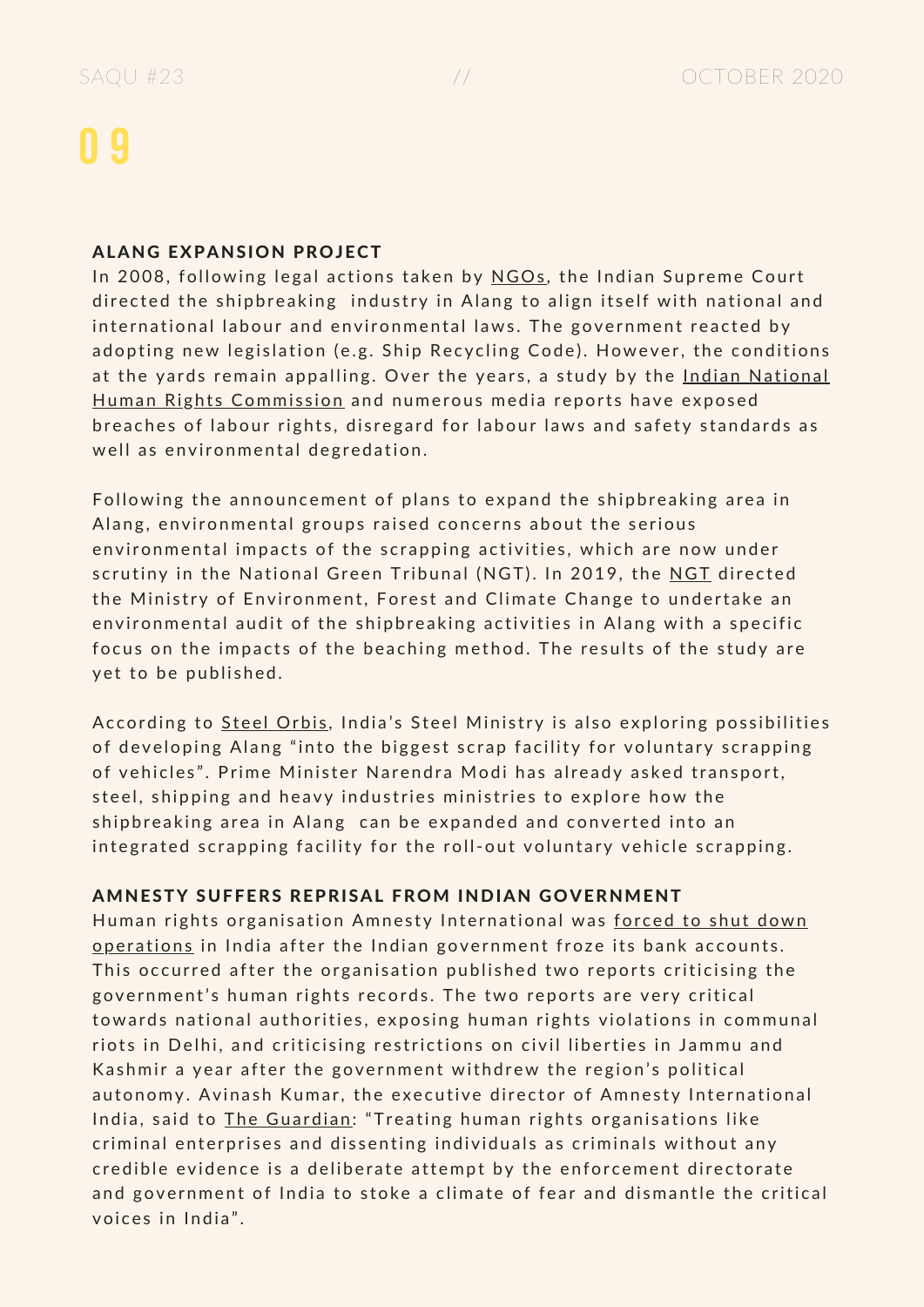### DEVELOPMENTS IN BANGLADESH

#### UK COMPANY FACING LEGAL CLAIM FOLLOWING DEATH OF WORKER

The widow of a shipbreaking worker in Bangladesh, Hamida Begum, received a High Court's approval in the UK to pursue a negligence claim against UKbased shipping company Maran Ltd. Khalil Mollah lost his life on 30 March 2018 while dismantling the oil tanker EKTA on the beach of Chattogram, Bangladesh. British law firm [Leigh](https://www.leighday.co.uk/News/Press-releases-2020/July-2020/Widow-of-shipbreaking-worker-free-to-pursue-neglig?utm_campaign=coschedule&utm_source=twitter&utm_medium=LeighDay_Law) Day is representing Khalil's widow and argues that Maran was responsible for the tanker ending up to be dismantled under dangerous practices on the beaches in Bangladesh.

> *If Maran (UK) Ltd is made to accept that it owed Mr Khalil Mollah a duty of care, maybe that will go some way to making UK shipping companies think twice about accepting greater financial reward for their end-of-life vessels at the cost of the environment and the lives of South Asian workers.*

M, BANGLADESH - 2020 - ©NGO SHIPBREAKING PLATFORM

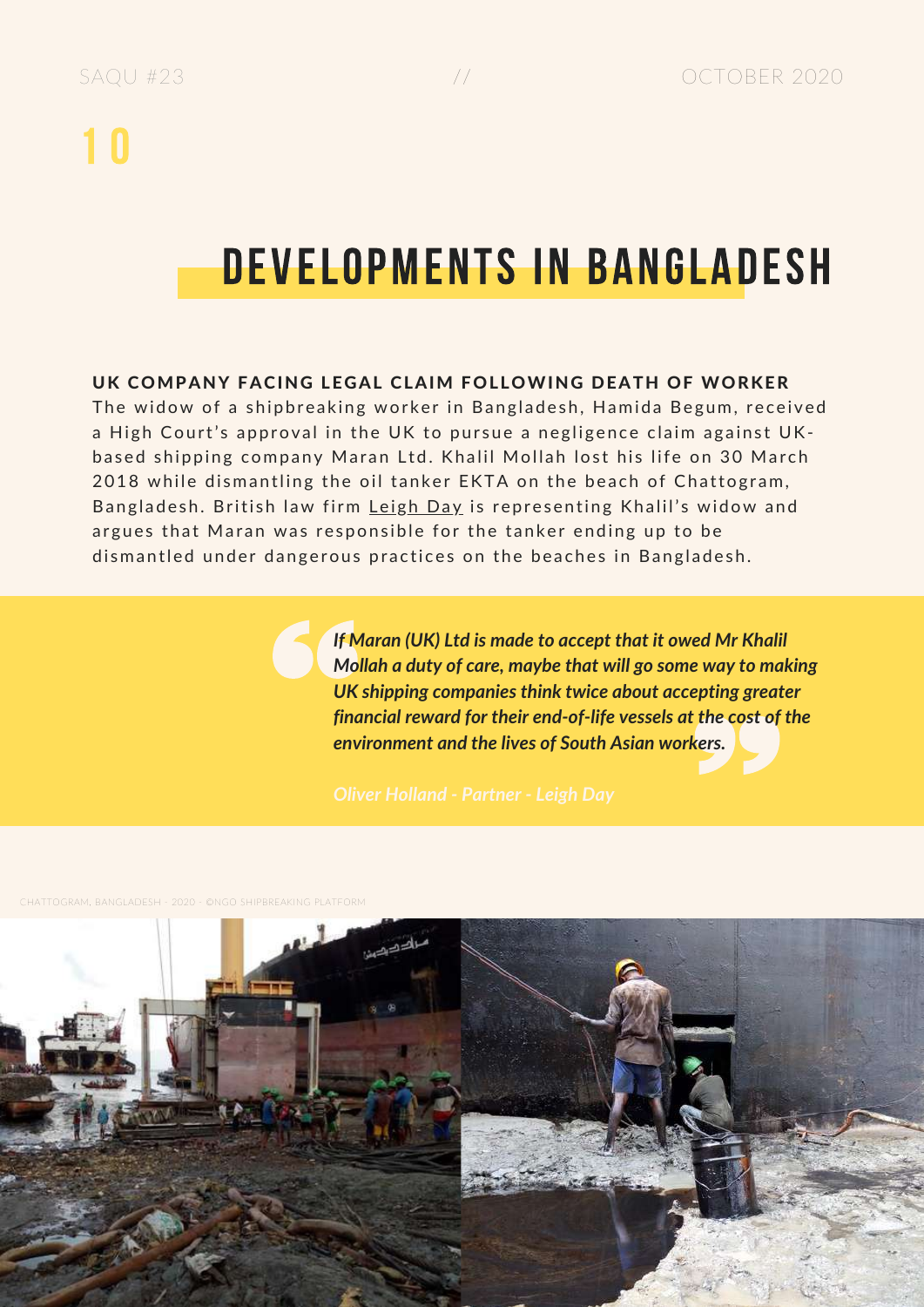#### REVIEWING OF THE BANGLADESH SHIP RECYCLING ACT

The Bangl[adesh](https://www.thedailystar.net/business/news/upcoming-law-needs-address-ship-breaking-workers-concerns-1956625) Ship Recycling Act was reviewed by the Ministry of Industries and discussed among different stakeholders during a meeting organised by the Bangladesh Institute of Labour Studies in Chattogram. According to Tapan Dutta, convener of the Shipbreaking Workers Trade Union Forum, the draft lacks clarity and does not protect workers' rights. Mohammad Shaheen Chowdhury, a professor of law at the University of Chattogram, considers that the draft does not address basic measures and even facilitates the recruitment of child labour.

Platform's partner organisation Bangladesh Environmental Lawyers Association (BELA) also submitted detailed remarks on the Ministry of Industries' proposal for the Bangladesh Ship Recycling Rules 2020. The proposal is considered by BELA as inadequate, ineffective, and not in line with existing Court directives. "Environmental pollution, worker's safety and well-being are not within the Ministry of Industry's jurisdiction nor have they been considered in the new rules", BELA states. "Labour rights and environmental protection are matters that must remain under the jurisdictions of the Ministries and Departments of Labour and Environment, Forests and Climate Change".

#### BREACHING OF ENVIRONMENT CLEARANCE CERTIFICATES

Three people were arrested, including the ship owner and his representative, for dismantling a ship without any environmental [approv](https://www.newagebd.net/article/115763/3-arrested-for-breaking-ship-at-patenga)al and for unpaid taxes to the Chattogram Port Authority. The scrapping operations illegally started after MV GOLAM RAHMAN grounded and its hull cracked in Patenga Sea Beach due to a sudden storm.

On 11 [September,](https://www.dhakatribune.com/bangladesh/nation/2020/09/11/3-shipyards-fined-for-violating-environment-rules) the Department of Environment (DoE) fined three shipbreaking yards (Pacific Steel Enterprise, HM Steel Industries and Janata Steel Ship-breaking yard) for breaching the conditions laid down in their environment clearance certificates. On 23 [September,](https://www.thedailystar.net/3-shipbreaking-yards-fined-tk-3-lakh-pollution-violation-clearance-conditions-1966261) according to The Daily Star, the DoE fined another three shipbreaking yards (KSA Steel, Sima Automatic Re-Rolling Mills and Sima Steel) for polluting the environment by ignoring the guidelines and for violating the DoE's clearance certificate.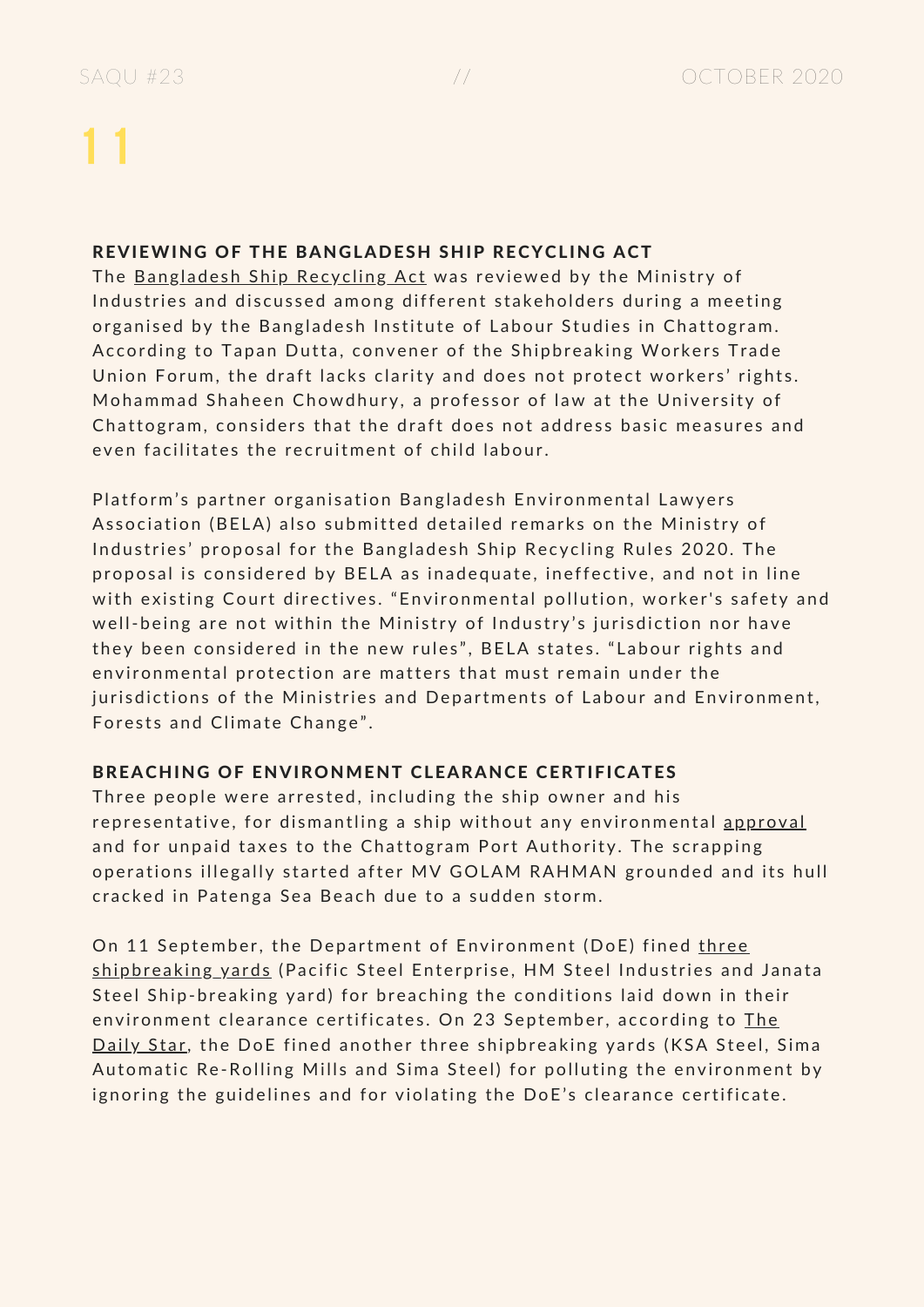#### STARTING OF THE THIRD PHASE OF IMO-PROJECT ON SHIP RECYCLING

The IMO-implemented project Safe and Environmentally Sound Ship Recycling (SENSREC) is aimed to assist Bangladesh ratify and meet the standards of the Hong Kong Convention (HKC). On 24 July, Norway and the government of Bangladesh signed an agreement to support the 3rd [pha](https://www.allaboutshipping.co.uk/2020/08/04/ship-recycling-in-bangladesh-leaps-forward-with-third-phase-of-key-project-signed/)se of the project. Norway has committed with approximately US\$1.5 million over a period of 18 months, starting from November 2020. Phases I and II were also supported by the Norwegian government.

The Platform has previously raised concerns that local civil society organisations have not been consulted; that the project has lacked ambition in terms of not sharing best practice; and that there have been conflict of interest in terms of the choice of consultants.

Indeed, whereas the shipping industry upholds the HKC as the only solution for improving shipbreaking conditions globally, the HKC has been strongly criticised for not providing standards that will ensure safe and environmentally sound ship recycling by NGOs globally, the UN Special Rapporteur on Toxics and Human Rights, the European Parliament and the majority of developing countries party to the UNEP Basel Convention. The HKC rubberstamps the current conditions as it does not ban beaching and sets no requirements, beyond compliance with national standards, for the management of hazardous wastes once they leave the gate of the recycling facility. There is currently no capacity in Bangladesh to manage the many hazardous materials that are embedded within the vessels' structure.

HATTOGRAM, BANGLADESH - 2019 - © CF

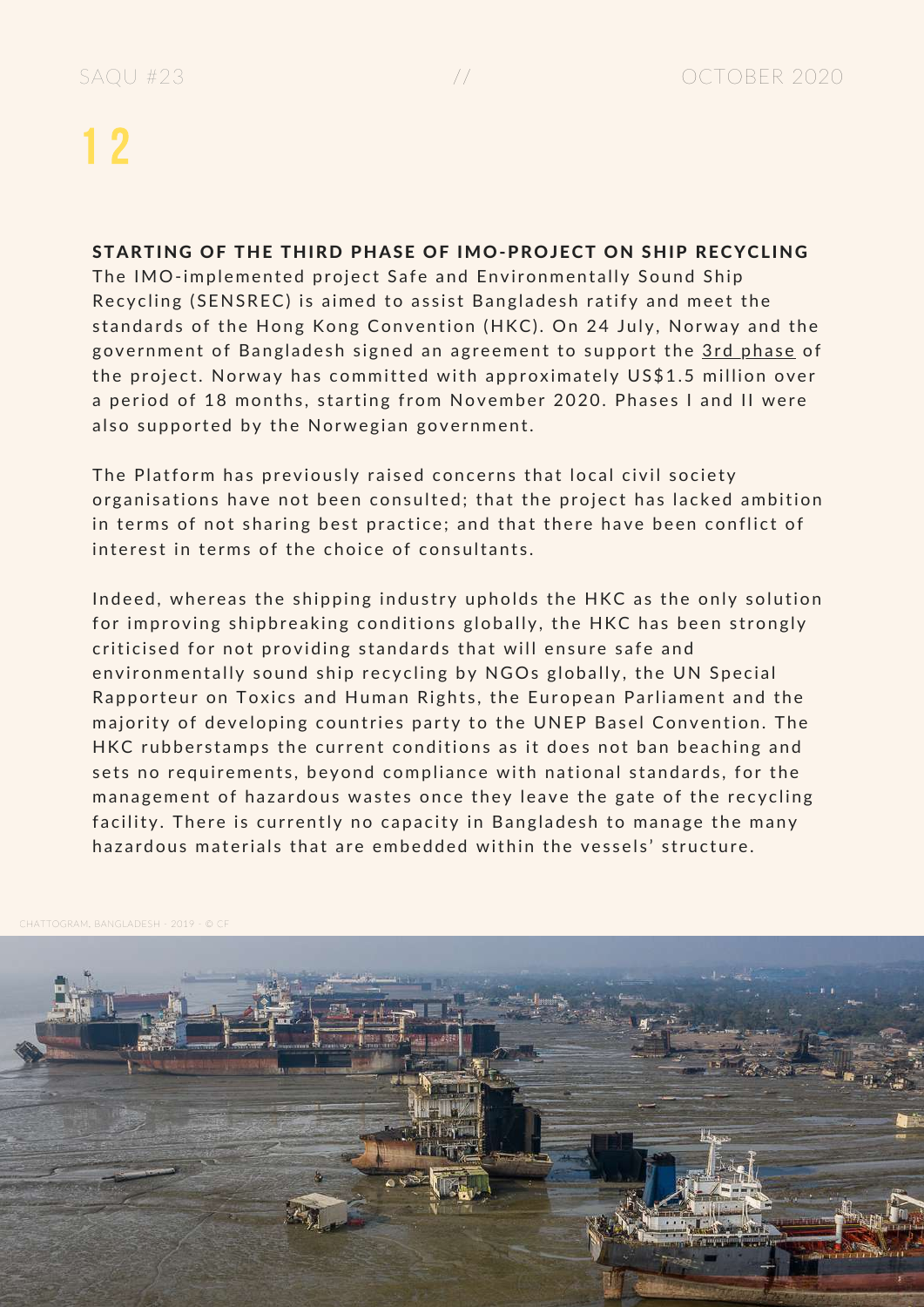### DEVELOPMENTS IN PAKISTAN

#### ENVIRONMENTAL AGENCY SANCTIONS FIVE YARDS

On 28 September, according to the local newspaper of Balochistan "Daily Bolan", the Technical Director of Balochistan Environmental Protection Agency, Muhammad Khan Uthmankhail, visited unannounced the shipbreaking yards at Gadani. Due to non-compliance with environmental regulations, he required the closing of five shipbreaking yards. Each yard was compelled to pay a fine of PKR 300,000 (around EUR 1550).

### RESEARCH

#### 2 August 2020 Sitara Srinivas, Social and Political Research Foundation.

This series of research papers is focused on the shipbreaking industry in India. The first part offers an overview of the industry, while highlighting relevant national and international legislation. The second part addresses the flow of waste from developed to developing countries, and how the shipbreaking industry has become a major example of global waste dumping. Lastly, the third part focuses on the human, environmental and ethical consequences of the industry in India.

Breaking down the ship recycling industry. [Pa](https://www.sprf.in/post/breaking-down-the-ship-recycling-industry)rt 1

The Politics of Waste, and the many Identities of a Ship recycling Yard in India. [Pa](https://www.sprf.in/post/the-politics-of-waste-and-the-many-identities-of-a-ship-recycling-yard-in-india)rt 2.

'One Ship, One Death': The Environmental and Ethical implications of the ship recycling industry. [Pa](https://www.sprf.in/post/one-ship-one-death-the-environmental-and-ethical-implications-of-the-ship-recycling-industry)rt 3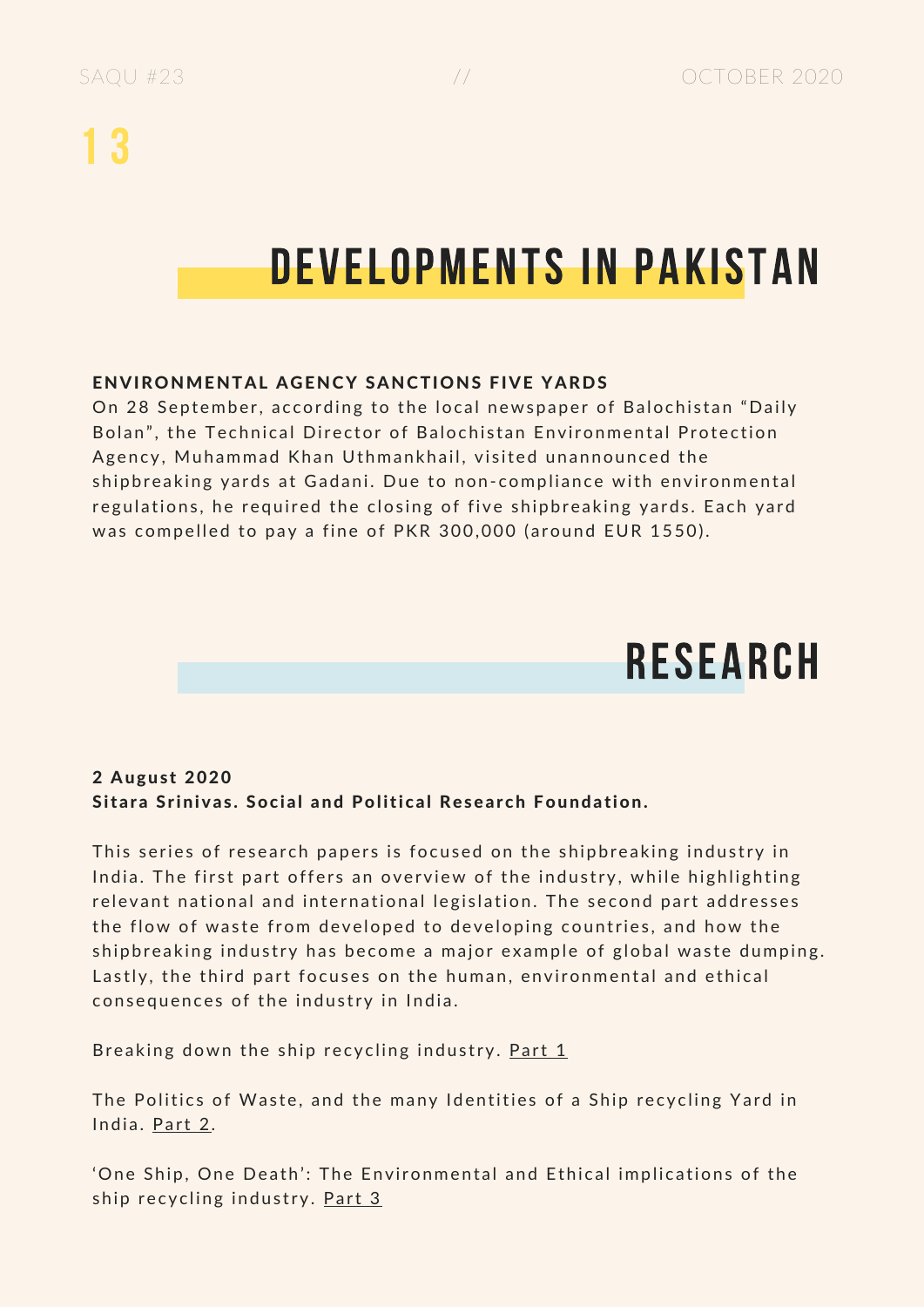#### 25 September 2020 Guillaume Vuillemey

The author shows that the maritime shipping industry - handling above 80% of global trade flows - has evolved over the past decades to systematically evade "corporate responsibilities". Shipping firms have increasingly dissociated legal and ultimate ownership, fragmented assets in one-ship subsidiaries, used flags of convenience, and evaded end-of-life responsibilities with "last-voyage flags". The research highlights how the externalisation of environmental damage is done to maintain a source of profit for the ship owners.

Evading Corporate Responsibilities: Evidence from the [shipping](https://papers.ssrn.com/sol3/papers.cfm?abstract_id=3691188) industry.

### OUR REPORTS

#### NGO Shipbreaking Platform

The Toxic Tide - 2019 Data and [figures](https://www.offthebeach.org/)

Study Report on Child Labour in the [Shipbrea](https://www.shipbreakingplatform.org/wp-content/uploads/2020/04/Child20Labor20Final.pdf)king Sector in Bangladesh

[Behind](https://www.shipbreakingplatform.org/wp-content/uploads/2019/01/Final-Report-PE.pdf) the Hypocrisy of Better Beaches

Contradiction in terms: [European](https://www.shipbreakingplatform.org/wp-content/uploads/2020/09/Report-EU-SRR-Ban-Amendment-BAN-EEB-GP-SBP.pdf) Union must align its waste ship exports with international law and green deal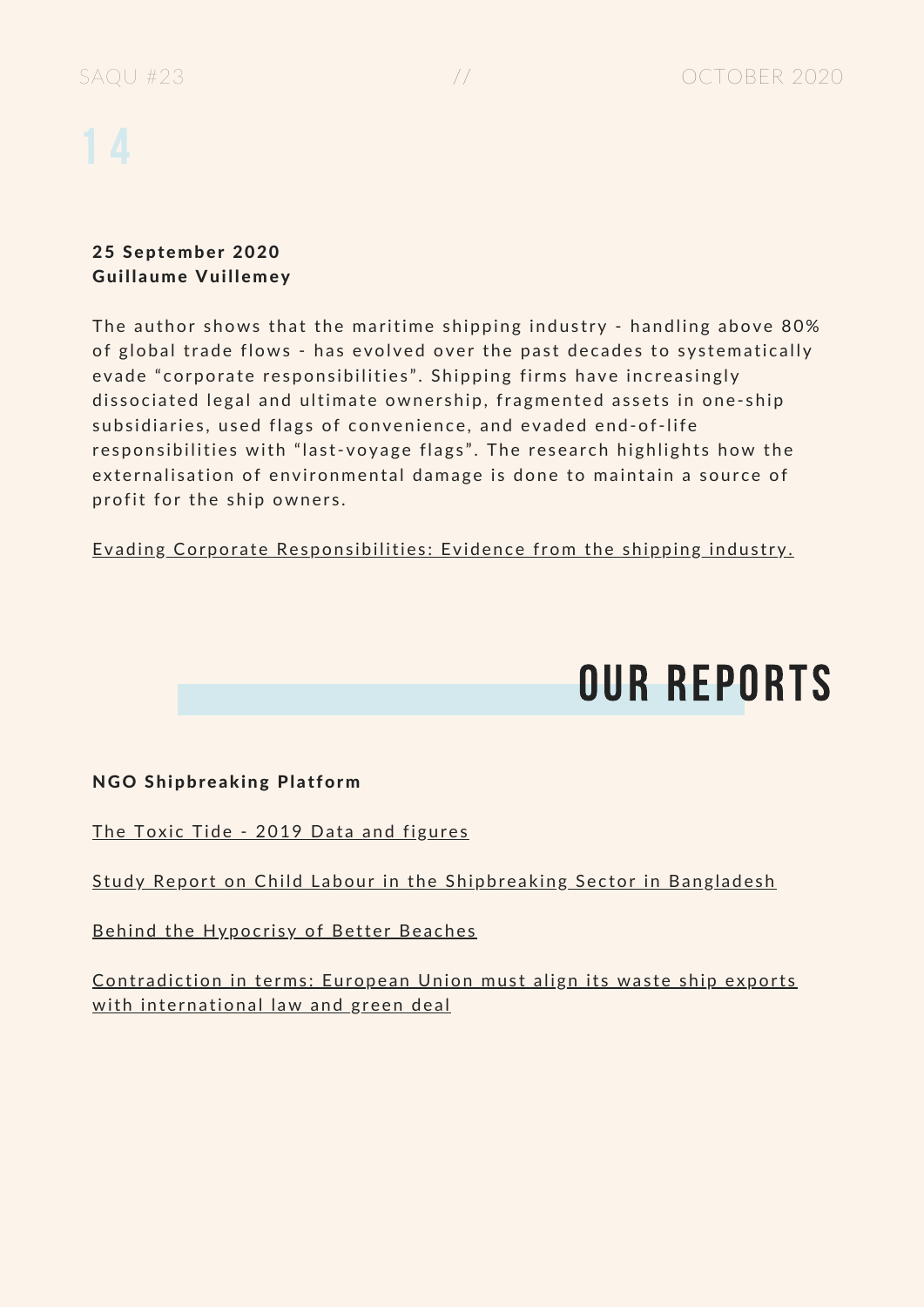

### CALL FOR DONATIONS

To ensure that safe and clean ship recycling becomes the norm, and not the exception, the Platform will continue to inform policy makers, financial and corporate leaders, as well as researchers and journalists. With a broad base of support both in orientation and geographically, including membership in ship owning as well as shipbreaking countries, the Platform plays an important role in promoting solutions that encompass the respect of human rights, corporate responsibility and environmental justice.

#### WILL YOU JOIN US?

### IF YOU SHARE OUR VISION PLEASE MAKE A DONATION TO SUPPORT OUR ACTIVITIES, OR CONTACT US TO FIND OUT HOW WE CAN WORK TOGFTHFR!